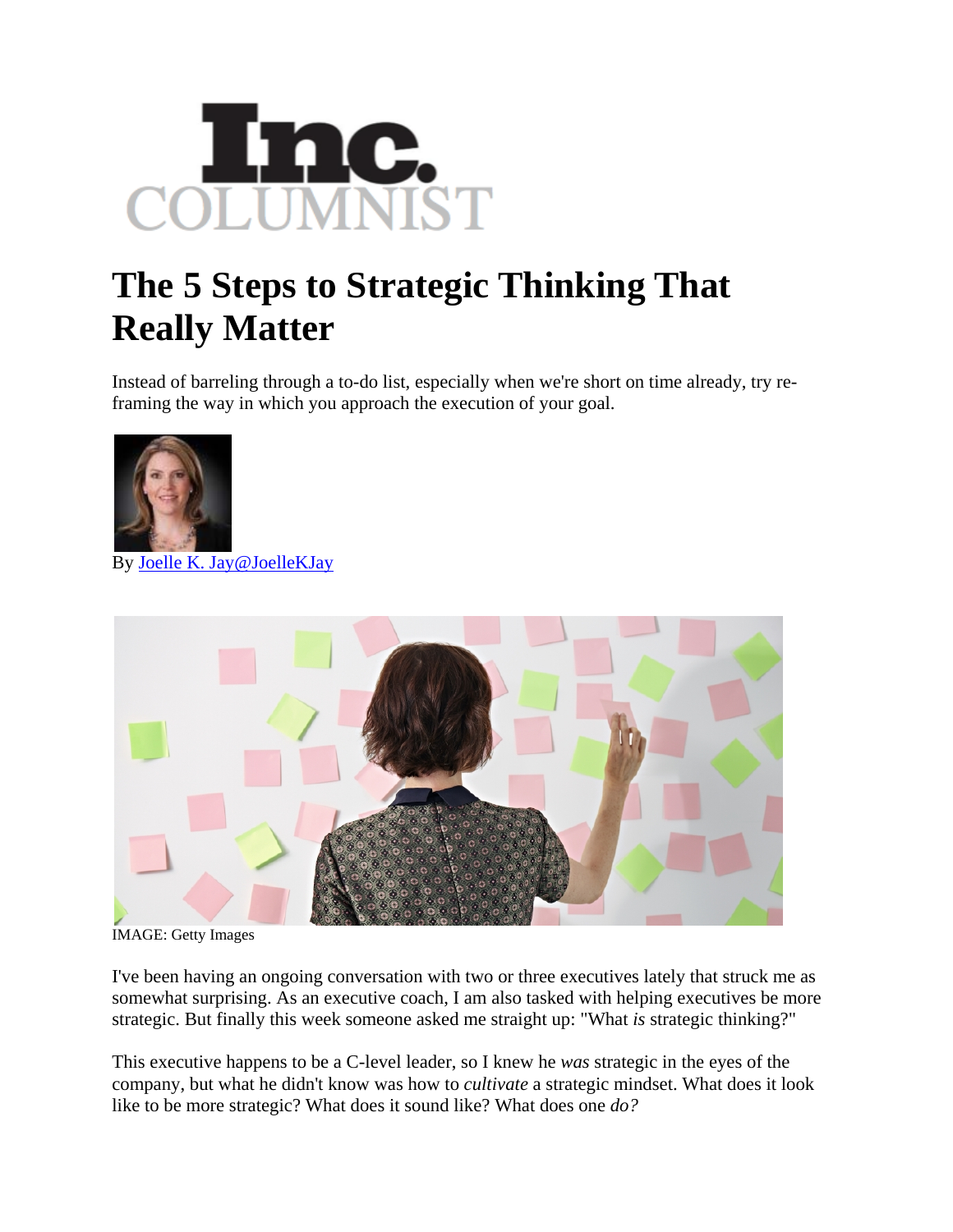Whether you're a small business owner, an entrepreneur, or a CEO at a Fortune 500 company, strategic thinking is a skill that matters, even though getting into the practice of changing your way of thinking might seem daunting.

Strategic thinking is really about aligning to the ultimate vision of the company's goal, or of a personal goal. That requires good old fashioned *thought.* The way you go about connecting vision and goals will vary based on your personal preferences: the way you think, the way you process, the way you learn.

If you're ready to start thinking more strategically, consider the following five steps for getting in the right frame of mind, where the ideas can flow and your brilliance comes alive.

**Align to your vision.** When you're clear about what you want, you're able to describe it in vivid detail. You know a little something about what it will take to get there and how it will feel to arrive. You connect to an inner source of inspiration that will call you forth and compel you to achieve a powerful new vision. As a leader or entrepreneur, thinking of the "big picture" allows you to pick out meaningful trends from your surroundings and hone in on what your potential is and how that potential aligns with your ultimate vision.

Ask questions. Now that you've connected with what your vision or goal is, it's time to start asking yourself the right questions. "What is my vision or goal? What do I have to do to get there?"

**Give it some thought.** There are three approaches to this. The first is the *analytical approach*. Write the answers down to the questions you asked yourself in step two, and be as detailed as possible. This approach serves those who are thinkers and need clarity. The second approach is the *collaborative approach*. For those who are more socially minded and thrive on brainstorming, set up a meeting and get others involved in discussing matters of strategy. You invite many coworkers with varied areas of expertise and ask whatever your big questions are, like, how to become more visible in the marketplace, or how to transform your business model to be lighter and leaner, and so on. The last approach is a *meditative approach*. This helps individuals who are not trying to "figure things out," necessarily, but rather want to clear some space and become quiet enough to hear their intuition. One of the busiest executives I know, who works in the frenetic pace of high-tech Silicon Valley, gets his breakthrough insights sitting quietly on the back deck at sunrise. Any of these approaches can work--the main thing is that you carve out the time to think, however that ends up looking for you.

**Plan.** Creating your "plan" means identifying your action items, both short-term and long-term, that will help you reach your goal. For you, it might take the form of something as complex and involved as a company-wide strategic plan, something smaller scale like a project plan, or simply just a checklist for you get things done. In planning, you use the clarity and focus you've gained in step one and put it into a practical course of action..

**Diagram.** There's one more important step you can take when you are engaging in strategic thinking, and that's to think *without* words. Diagramming, mindmapping, brainstorming, drawing pictures, mocking up graphs and charts--all of these forms of "thinking" stimulate your creativity and can break you out of the box. For visual thinkers and creative thinkers, this step can make